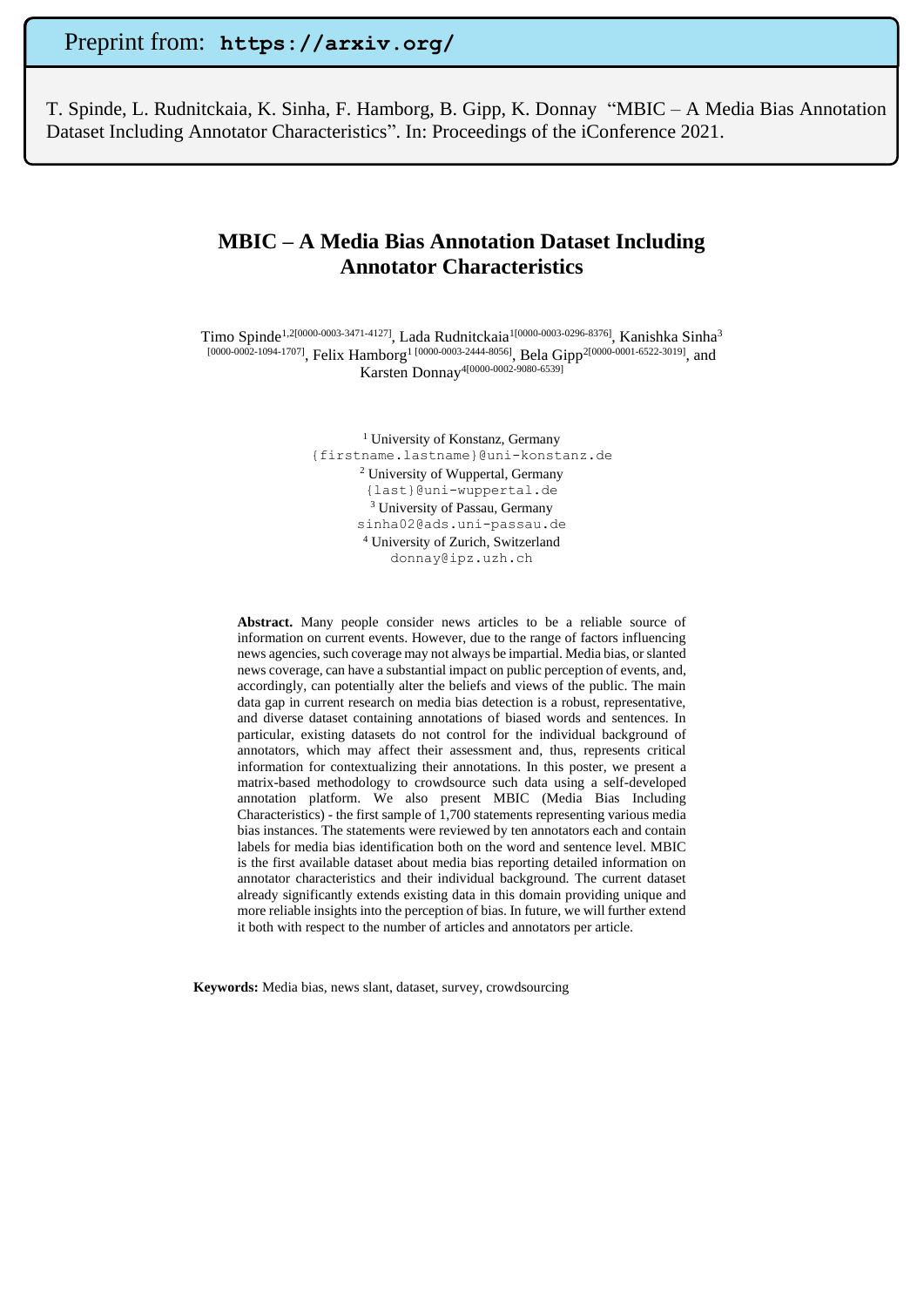#### **1 Introduction**

News articles in online newspapers are considered a reliable, primary, and crucial information source that increasingly replaces traditional media like television or radio broadcasts and print media next to new information sources such as social media [2].

Research to date has widely demonstrated that news outlets can be biased [5] and that, at the same time, bias media coverage has the potential to strongly impact the public perception of the reported topics [5]. This is especially known to be relevant within the so-called "filter bubbles" or "echo chambers" [3] and can lead to poor awareness about particular issues and a narrow and one-sided point of view [9, 12]. Biased media coverage can further potentially affect the audience's political beliefs and even change voting behavior [5].

One of the key challenges of an automated media bias identification is the lack of a gold standard, large-scale dataset for labeled media bias instances. In section 2, we briefly provide an overview of existing datasets. To the best of our knowledge, all existing datasets have major drawbacks for the automated detection of bias due to their size, level of annotations, annotator characteristics, or a more limited focus on specific framing effects rather than media bias more broadly.

In comparison, our dataset covers a greater topic variety and contains both framing and epistemological bias instances. In addition, the ability to identify media bias on the word level is desired to provide concrete evidence of bias to a reader [8, 10].

### **2 Related work**

Lim et al. use crowdsourcing to construct a dataset consisting of 1,235 sentences from various news articles reporting on the same event [8]. The authors argue that focusing on just one event allows capturing differences in the language used by different journalists. The dataset provides labels on the article and word level.

In another work by Lim et al., they propose another media bias dataset consisting of 966 sentences containing labels on the sentence level. The dataset covers various news about four different events: Donald Trump's statement about protesting sportsmen, Facebook data misuse, negotiations with North Korea, and a lawmaker's suicide [7].

Baumer et al. focus on the automated identification of framing in political news. Using crowdsourcing, they construct a dataset that consists of 74 news articles from various US news outlets covering diverse political issues and events [1].

Hamborg et al. constructed a dataset called *NewsWCL50* using content analysis [4]. They created a codebook describing frame properties, coding rules, and examples. The dataset consists of 50 news articles from various US news outlets and covers ten political events. The authors distinguish the target concept and phrases framing this concept. They also define some framing properties, e.g., "affection," "aggression," "other bias," and others.

Fan and White et al. created the dataset BASIL of 300 news articles covering diverse events and containing lexical and informational bias [3]. The dataset allows analysis on the token level and relative to a given target but, for lexical bias, only 448 sentences are available. The annotation was conducted by two experts.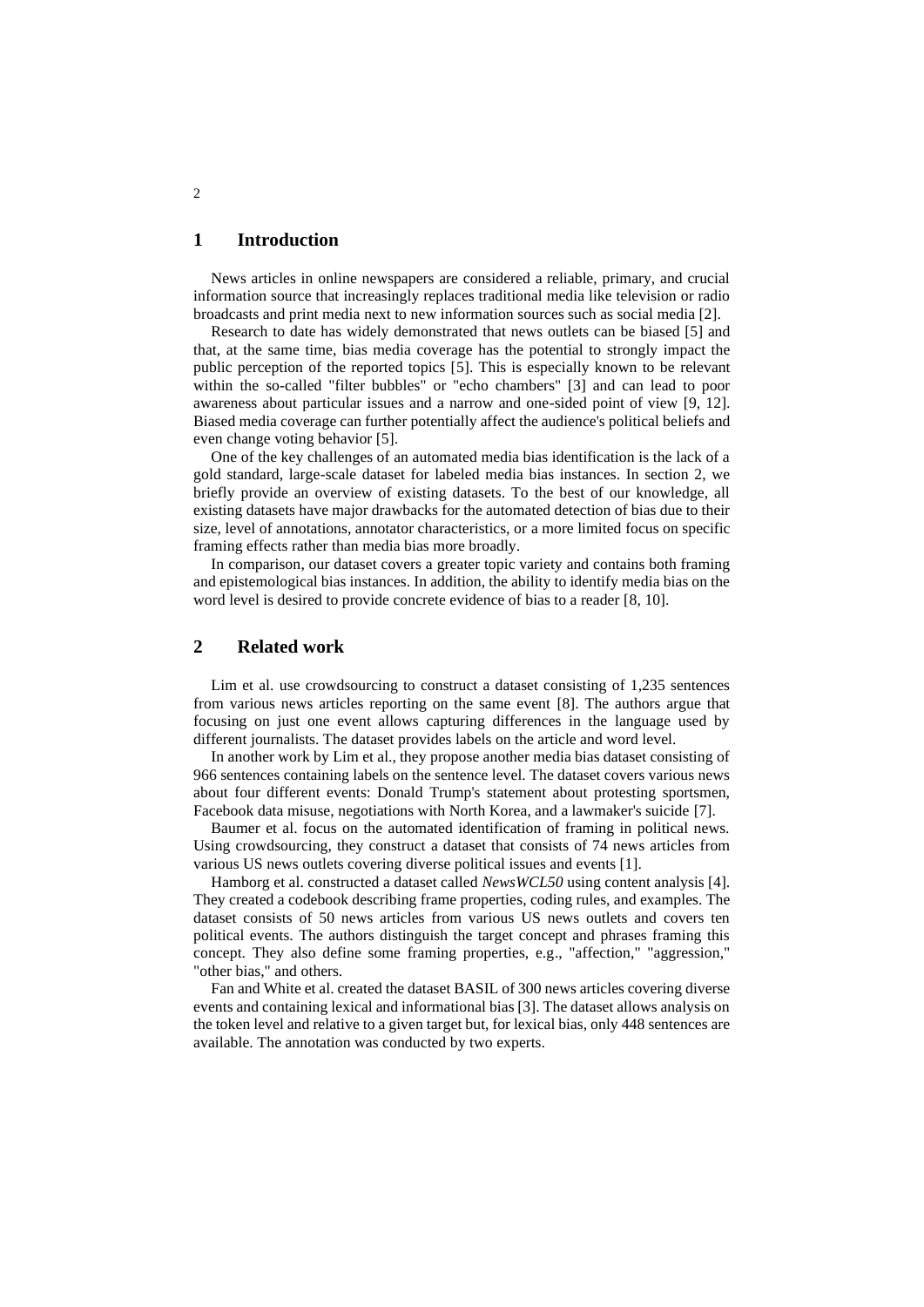The above datasets all have individual limitations, that can be significant drawbacks for the analysis of media bias: 1) they only include a few topics ([7], [8]), 2) they mostly focus exclusively on framing  $([1], [4])$ , 3) annotations are target-oriented  $([3], [4])$ , 4) annotations are not on the word level ([8]), or 5) training data are too small ([3]).

### **3 Dataset creation**

#### 3.1 **Data collection**

We created a diverse and robust dataset for media bias identification by collecting 1,700 sentences from around 1,000 articles that potentially contain media bias by word choice instances. The collection focused specifically on sentences since media bias by word choice, and labeling rarely depends on context outside the given sentence [3].

In order to cover all of the United States' political and ideological spectrum, we used articles from three left-wing media outlets: HuffPost, MSNBC, and AlterNet, three right-wing media outlets: The Federalist, Fox News, Breitbart, and two outlets from the center: USA Today and Reuters. When selecting the media outlets, we relied on media bias charts provided by Allsides<sup>1</sup> and Ad Fontes Media<sup>2</sup> and Allsides media bias ratings<sup>3</sup> to ascertain overall partisan leanings of each outlet [11].

Our dataset contains 14 topics that describe different events and issues that happened and were discussed in news articles from January 2019 till June 2020. We selected ten topics that are very contentious in the United States and are more likely to be described with biased language [6] (abortion, coronavirus, elections 2020, environment, gender, gun control, immigration, Donald Trump's presidency, vaccines, white nationalism). We also introduced four less contentious topics (student debt, international politics, and world news, middle class, sport) for comparison.

The collection process was as follows: We specified the keywords characterizing the selected topics, the chosen media outlets, and the Media Cloud time frame, an opensource platform for media analysis<sup>4</sup>, to retrieve all the available links to the relevant news articles. Using the available metadata, we then manually collected the sentences with examples of media bias across the articles.

Note that we tried to include only sentences from the news section and avoid sentences from the commentary section of the selected news outlets. The ultimate goal of media bias identification systems is to recognize subtle bias arising in factual reporting – the section where, ideally, there should be no or little bias.

#### 3.2 **Data annotation**

For annotation of the collected sentences, we engaged micro-jobbers on Amazon Mechanical Turk. Annotation quality of experts is often preferable but in this project we expressively wanted to collect a large number of annotations from non-experts. Specifically, the objective was to create data that allow insights into the perception of

<sup>1</sup> https://www.allsides.com/media-bias/media-bias-chart

<sup>2</sup> https://www.adfontesmedia.com

<sup>3</sup> https://www.allsides.com/media-bias/media-bias-ratings

<sup>4</sup> https://mediacloud.org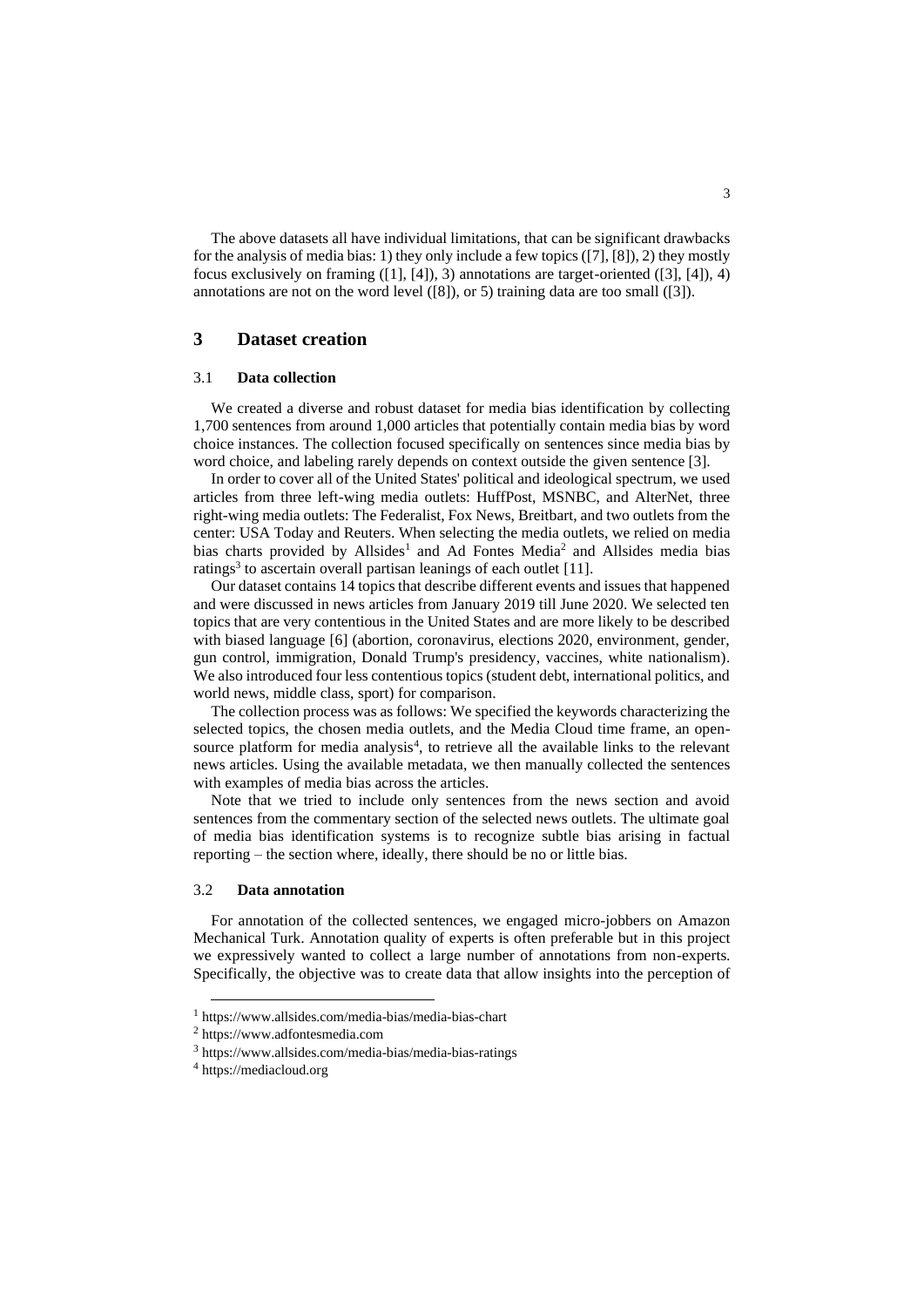media bias by a broader public. We executed the study with a self-built annotation platform that allowed us to combine annotation and classic survey tasks. All instructions, questions, and the platform itself is free to use for further research on [https://bit.ly/2TkJz3m.](https://bit.ly/2TkJz3m) 

To the best of our knowledge, our dataset is the first in the research area to collect detailed background demographic information about the annotators, such as gender, age, education, English proficiency, but also information on political affiliation and news consumption.

In total, 784 annotators participated in the survey, all located in the United States. The vast majority (97.1%) of the annotators are native English speakers, 2.8% are nearnative speakers. The annotators from diverse age groups participated in the survey; people from 20 to 40 years old prevail over other age groups. The annotators' gender is balanced between females (42.5%) and males (56.5%). The annotators have a diverse educational background; more than half have higher education. The annotators' political orientation is not well balanced: liberal annotators are in the majority as compared to conservative annotators and annotators from the center. The vast majority of the annotators read the news sometimes, more than half one or more times per day. We summarize all background information on the annotators in Fig.1.

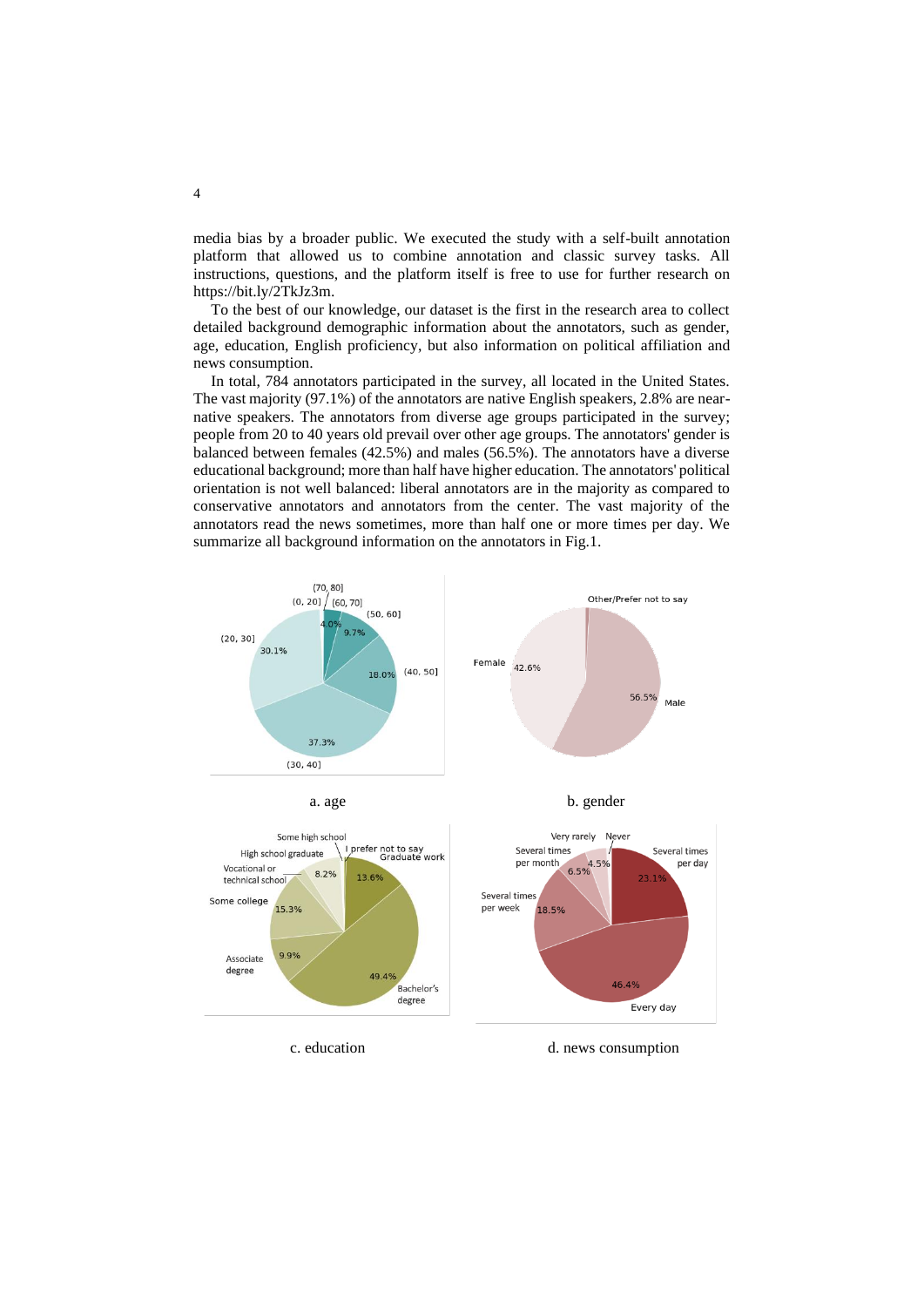

**Fig. 1.** Information about annotators: a. age, b. gender, c. education, d. news consumption, e. political ideology, f. followed news outlets

We provide detailed instructions on recognizing and annotating media bias instances and show several illustrative examples of media bias. We then ask the annotators to closely follow the instructions and leave their personal preferences aside.

After we provide the instructions, we ask one quality control question that ensures that annotators understood the instructions correctly. If an annotator answers incorrectly, she cannot proceed and is forced to reread the instructions.

First, we ask annotators to highlight words or phrases that induce bias according to the previously provided instructions. Then, we ask them to annotate the whole sentence as biased or impartial. Finally, we ask them whether the sentence is opinionated, factual, or mixed. We show the results of this classification in Fig. 2 and 3.



**Fig. 2.** Distribution of biased and non-biased sentences in the dataset: on the left in general, on the right per ideology of media outlets the sentences were collected from.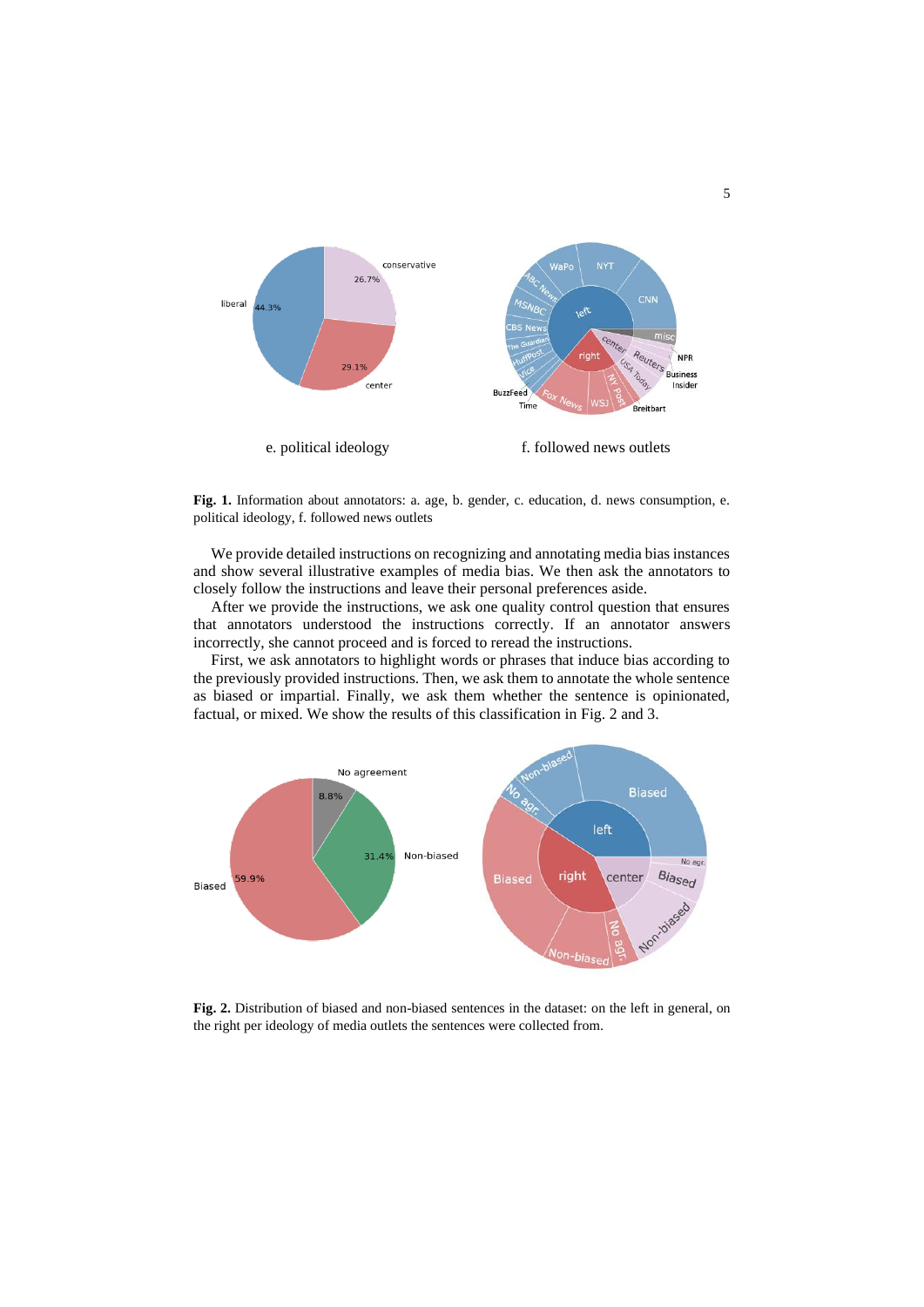

**Fig. 3.** Distribution of opinionated, factual and mixed sentences in the dataset: on the left in general, on the right per ideology of media outlets the sentences were collected from

Overall, our dataset allows performing three different tasks: bias identification on the word level, sentence level, and a classification of the sentence as being opinionated, factual or a mixture of both.

To avoid question ordering effects or interdependencies, each annotator received 20 randomly reshuffled sentences about various topics and from various outlets. The annotators did not receive any additional information about the sentences apart from the sentences themselves. We showed each sentence to ten annotators.

To motivate the workers to look for biased words more attentively and not to select all the words in the sentence, we introduced a small monetary bonus for each word that was selected by at least one other annotator and a small penalty for each selected word that was not selected by anybody else [1].

#### 3.3 **Final dataset characteristics**

We assigned a biased or impartial label to a sentence if more than half of respondents annotated a sentence as biased or impartial, respectively. 149 sentences could not be labeled due to a lack of agreement between annotators. Fleiss Kappa for annotations whether the sentence is biased/impartial is 0.21, which can be considered as a fair agreement. It represents the general difficulty of the task: For example, Hube et al. reported  $α = 0.124$ , and Recasens et al. reported 40.73% agreement when looking at only the most biased word in Wikipedia statements. Noteworthy, inter-rater agreement is higher between annotators who reported similar political ideology, especially within liberal annotators (see Figure 4). The annotation results confirm our data sampling strategy: biased and non-biased statements are not balanced in the dataset, biased statements prevail over non-biased statements. Besides, most media bias instances are taken from liberal and conservative news sources, whereas sources from the center were used mainly to retrieve non-biased statements. Note, that this does not imply that liberal and conservative news outlets in general experience media bias by word choice and labeling and provide opinionated news more often than news outlets from the center. We observe these differences due to our data collection scheme.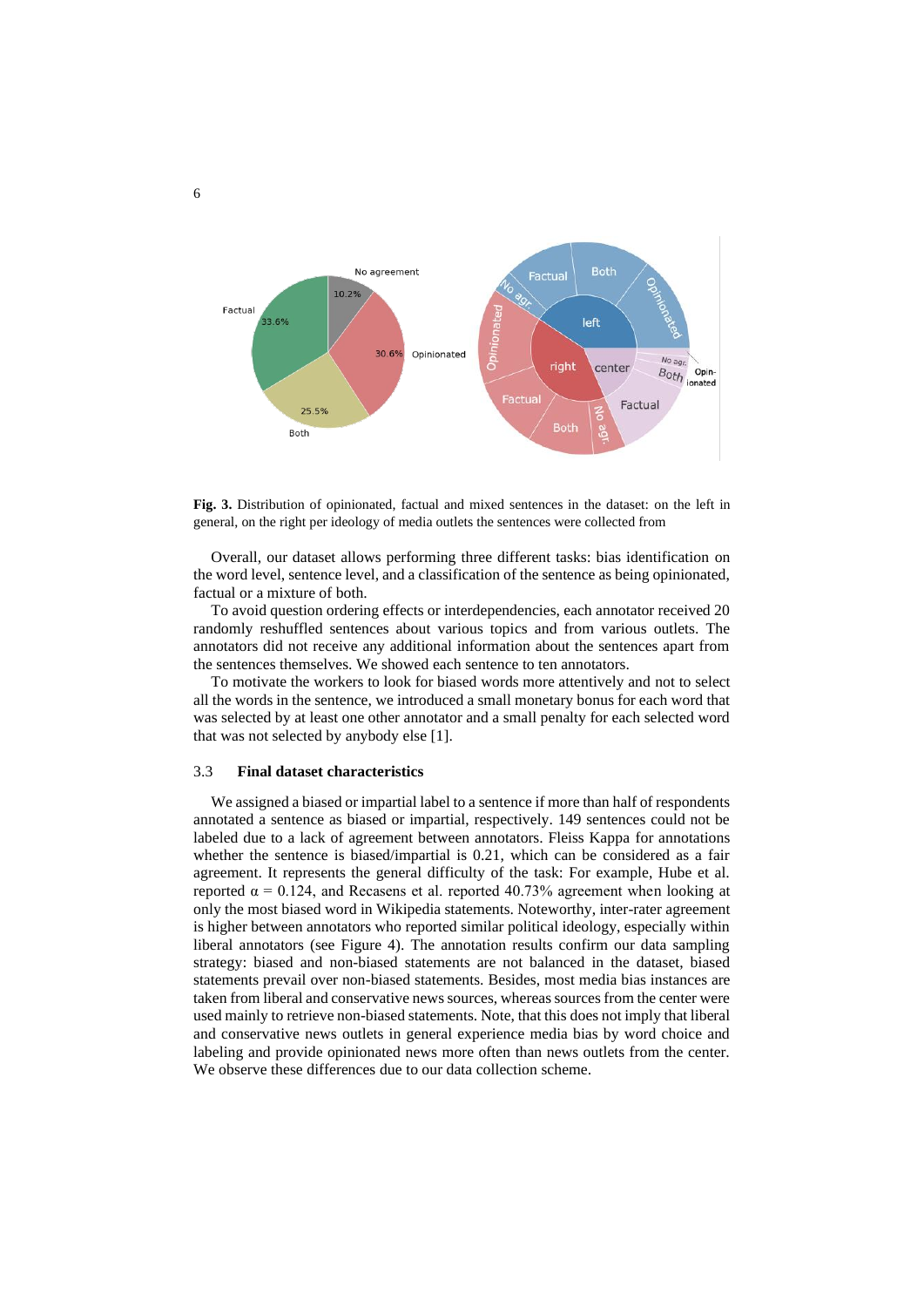

**Fig. 4.** Differences in inter-coder agreement between annotators with different political ideology

We assigned an opinionated, factual, or mixed label to a sentence if most respondents annotated a sentence as opinionated, factual, or mixed, respectively. 174 sentences could not be labeled due to a lack of agreement between annotators. According to our crowdsourced annotations, the dataset contains an almost equal number of factual, opinionated, and mixed statements.

The annotation scheme for biased words allowed respondents to highlight not only the words but also short phrases. A word was considered biased on the word level if at least four respondents highlighted it as biased. On average, a sentence that contains biased words contains two biased words. Out of 31,794 words for training, only 3,018 are biased, which forms only 9.5% of our current data.

#### **4 Conclusion and further work**

We present MBIC, a diverse dataset containing annotations of biased words and sentences, crowdsourced by non-experts while asking and reporting their background in detail. We argue that the research community lacks large labeled datasets for use in media bias detection methods. We also believe that the data could be interesting for other research areas, especially since they measure the perception of bias by a broad and diverse public audience. The articles in our dataset include a variety of topics, from controversial to non-controversial, and recent as well as general topics. We publish the full data set at https://zenodo.org/record/4474336#.YBHO6xYxmK8.

In future work, we will further extend the data with annotations by both expert and non-expert annotators and report on the differences, respectively the overlap, of both groups. We will also evaluate whether requiring more than ten annotators per sentence leads to a significant performance increase and which amount of agreement could be seen as high quality for the area. Lastly, we will perform an additional study to control for the influence of the exact wording of our questions on the perceptions of annotators and develop guidelines for conducting such an annotation task.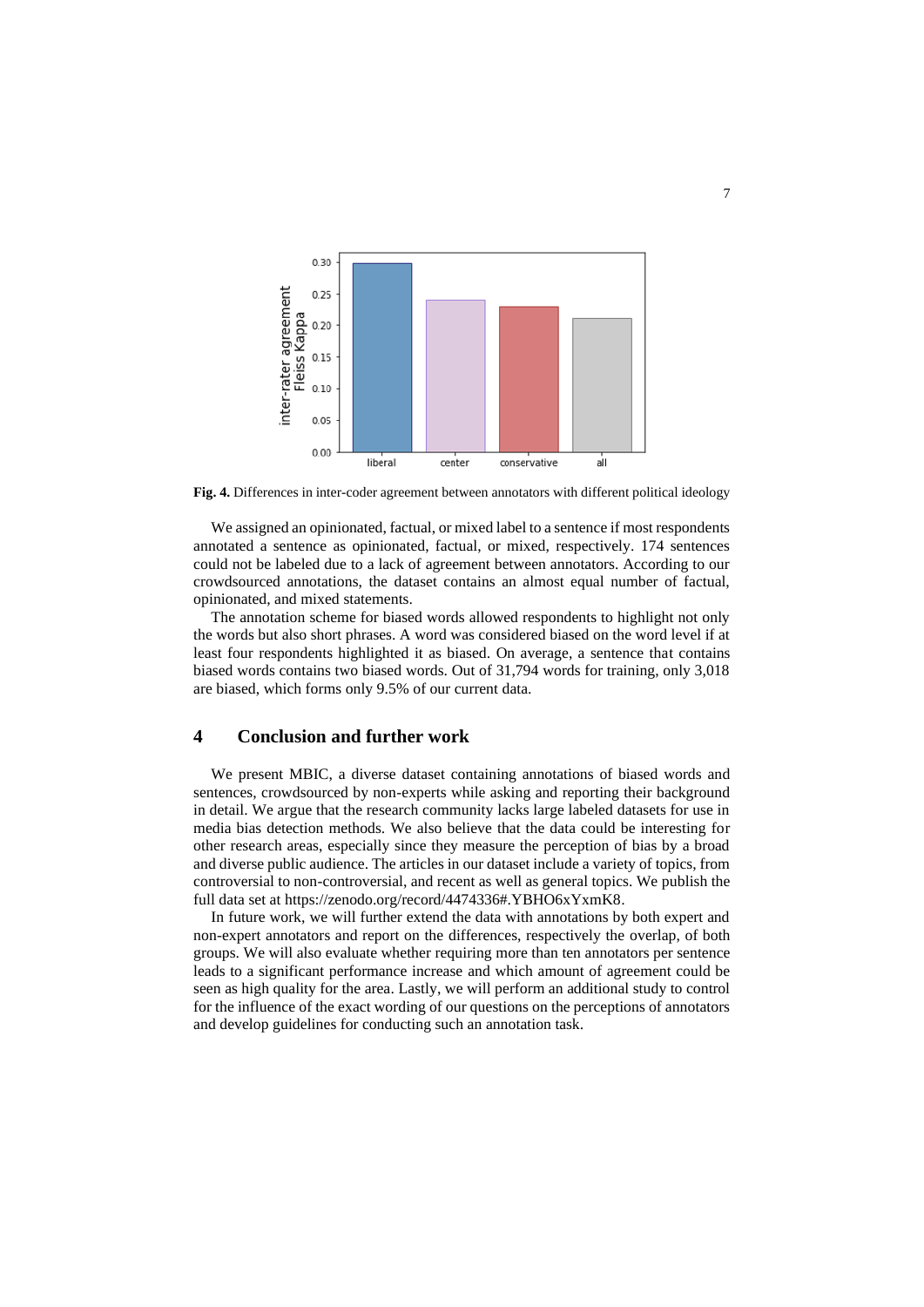#### **References**

- 1. Baumer, E. et al.: Testing and Comparing Computational Approaches for Identifying the Language of Framing in Political News. In: Proceedings of the 2015 Conference of the North American Chapter of the Association for Computational Linguistics: Human Language Technologies, pp. 1472–1482. Association for Computational Linguistics, Denver, Colorado (2015). https://doi.org/10.3115/v1/N15-1171.
- 2. Dallmann, A. et al.: Media Bias in German Online Newspapers. In: Proceedings of the 26th ACM Conference on Hypertext & Social Media - HT '15. pp. 133–137 ACM Press, Guzelyurt, Northern Cyprus (2015). https://doi.org/10.1145/2700171.2791057.
- 3. Fan, L. et al.: In Plain Sight: Media Bias Through the Lens of Factual Reporting. arXiv:1909.02670 [cs] (2019).
- 4. Hamborg, F. et al.: Automated Identification of Media Bias by Word Choice and Labeling in News Articles. In: 2019 ACM/IEEE Joint Conference on Digital Libraries (JCDL). pp. 196–205 IEEE, Champaign, IL, USA (2019). https://doi.org/10.1109/JCDL.2019.00036.
- 5. Hamborg, F. et al.: Automated identification of media bias in news articles: an interdisciplinary literature review. International Journal on Digital Libaries. 20, 4, 391–415 (2019). https://doi.org/10.1007/s00799-018-0261-y.
- 6. Hube, C., Fetahu, B.: Neural Based Statement Classification for Biased Lan-guage. In: Proceedings of the Twelfth ACM International Conference on Web Search and Data Mining. pp. 195–203 ACM, Melbourne VIC Australia (2019). https://doi.org/10.1145/3289600.3291018.
- 7. Lim, S. et al.: Annotating and Analyzing Biased Sentences in News Articles using Crowdsourcing. Proceedings of The 12th Language Resources and Evaluation Conference. 1478–1484.
- 8. Lim, S. et al.: Understanding Characteristics of Biased Sentences in News Articles. CIKM Workshops. (2018).
- 9. Spinde, T. et al.: An Integrated Approach to Detect Media Bias in German News Articles. In: Proceedings of the ACM/IEEE Joint Conference on Digital Libraries in 2020. pp. 505–506 ACM, Virtual Event China (2020). https://doi.org/10.1145/3383583.3398585.
- 10.Spinde, T. et al.: Enabling News Consumers to View and Understand Biased News Coverage: A Study on the Perception and Visualization of Media Bias. In: Proceedings of the ACM/IEEE Joint Conference on Digital Libraries in 2020. pp. 389–392 ACM, Virtual Event China (2020). [https://doi.org/10.1145/3383583.3398619.](https://doi.org/10.1145/3383583.3398619)
- 11.Spinde, T. et al.: Identification of Biased Terms in News Articles by Comparison of Outlet-specific Word Embeddings. In: Proceedings of the 16th International Conference (iConference 2021). Springer Nature, Virtual Event China (2021).
- 12.Spinde, T. et al.: Media Bias in German News Articles : A Combined Approach. In: Proceedings of the 8th International Workshop on News Recommendation and Analytics ( INRA 2020). Virtual event (2020).

8